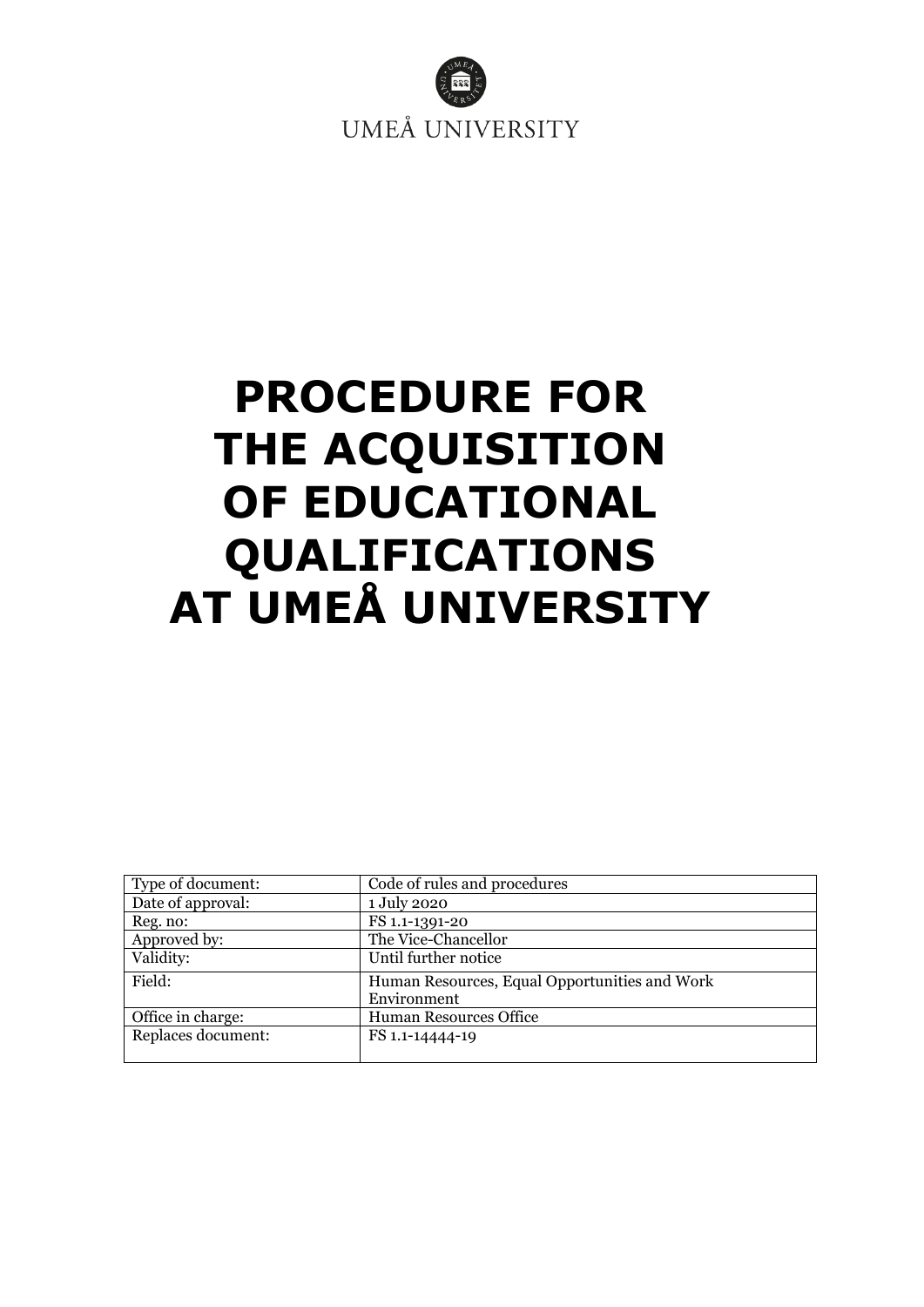

#### Contents

| 1.        |             |
|-----------|-------------|
| 2.        |             |
| 3.        | 3.1.<br>3.2 |
| 4.        |             |
| 5.        |             |
| 6.        |             |
| 7.        |             |
| 8.        |             |
| <b>9.</b> |             |
| 10.       |             |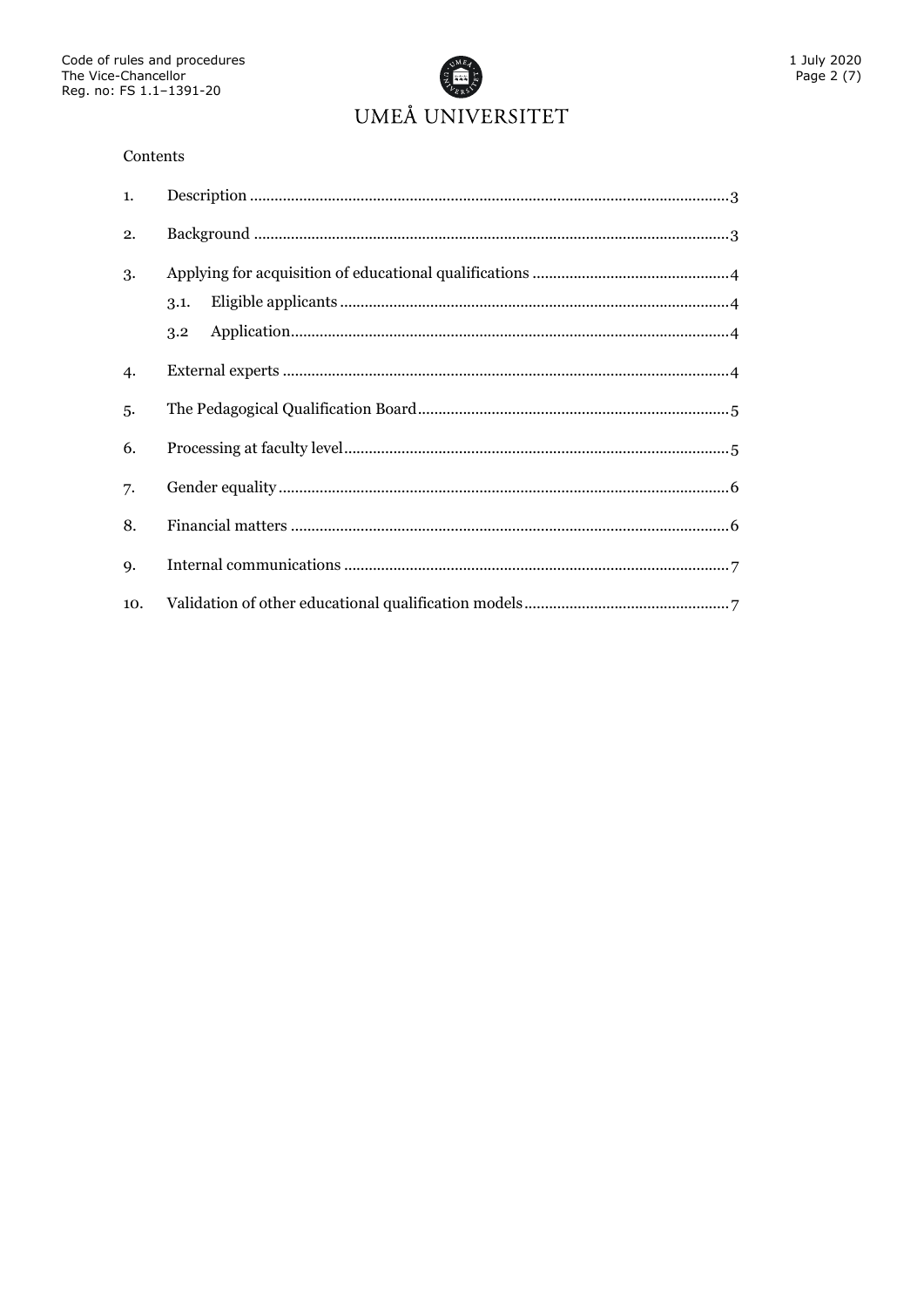-



#### <span id="page-2-0"></span>1. Description

Umeå University has a model for the acquisition of educational qualifications meaning that teachers can apply for qualification for two consecutive levels: 1) recognised university teacher, and 2) distinguished university teacher.

This code of rules and procedures describes how university teachers apply for the acquisition of educational qualifications. This document also describes the procedure and decision-making process for all parties involved: applicants, expert advisers, the Pedagogical Qualification Board, and the faculties.

## <span id="page-2-1"></span>2. Background<sup>[1](#page-2-2)</sup>

The overall goal of Umeå University's model for the acquisition of educational qualifications is to contribute to a continual improvement of the quality of education by:

- encouraging teachers to develop a high degree of educational expertise
- highlighting and rewarding a high degree of educational expertise in our teachers
- encouraging departments and faculties to foster good conditions for educational development
- clarifying criteria for the acquisition of educational qualifications, and
- assessing and rewarding this expertise, based on these criteria.

The model is made up of two levels, with a clear progression between the levels:

- Recognised university teacher (Level 1)
- Distinguished university teacher (Level 2)

*A recognised university teacher* is expected to have extensive teaching experience that goes beyond what is required for the employment of teaching staff at Umeå University. To come in question for a recognised university teacher qualification, focus lies on the teacher's commitment and skills in planning, implementing, assessing, evaluating and developing the education, and meeting students.

*A distinguished university teacher* is expected to have teaching experience that goes beyond what is required for the qualification as a recognised university teacher. To come in question for a distinguished university teacher qualification, focus lies on educational leadership and ability to disseminate knowledge.

<span id="page-2-2"></span><sup>1</sup> Due to the contents and nature of the document, concerns for perspectives regarding work environment, collaboration, sustainability, availability, student or international have not been taken.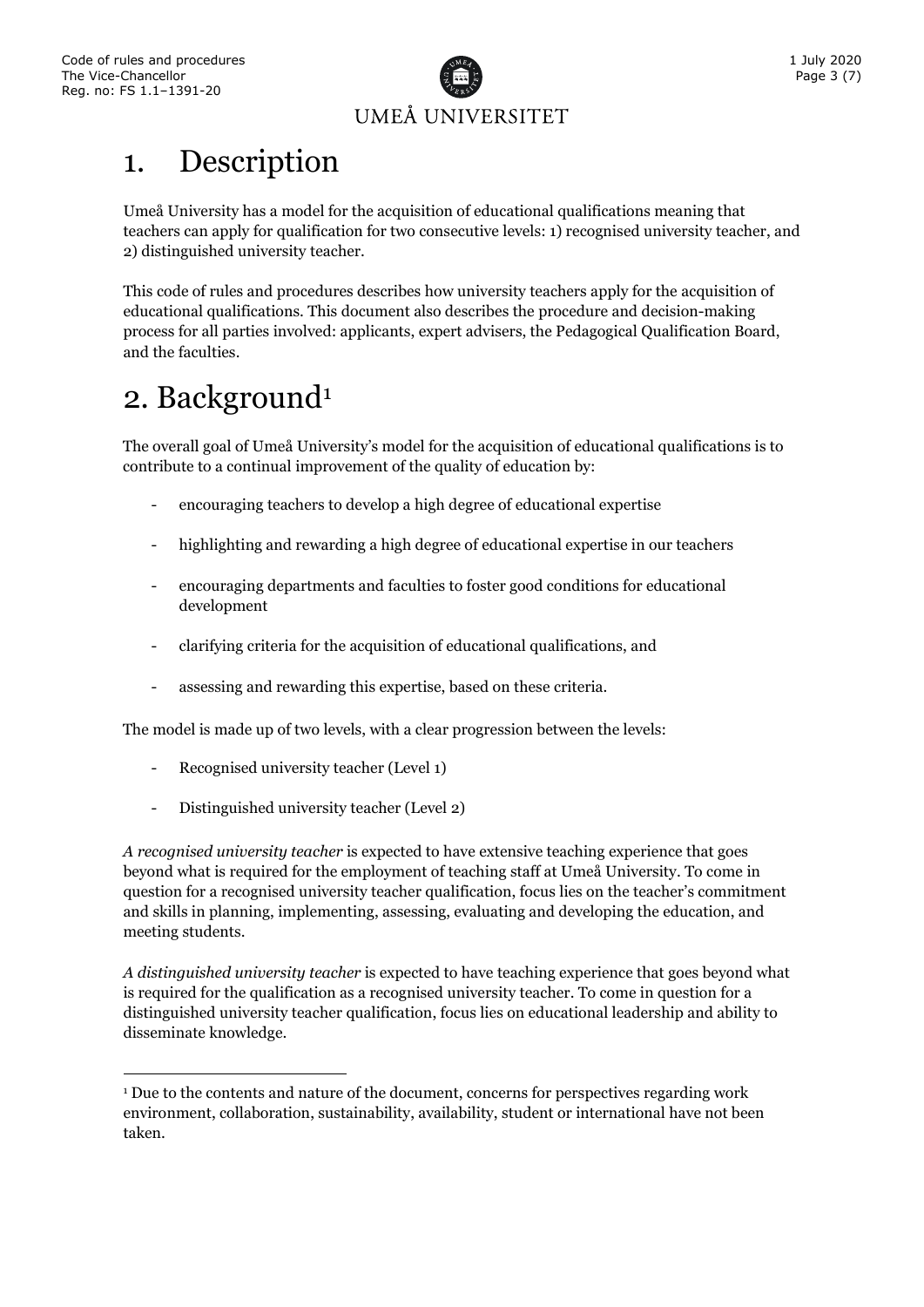

Criteria for acquisition of educational qualifications can be found on the university's intranet under *Acquisition of educational qualifications.*

## <span id="page-3-0"></span>3. Applying for acquisition of educational qualifications

Acquisition of educational qualifications is a two-step process. The application for appointment as a distinguished university teacher may only be submitted by teachers who have previously been appointed as recognised university teacher. The faculties make a joint call for applications twice a year and the last day to apply is usually in the middle of February and in the middle of September.

<span id="page-3-1"></span>For validation of other educational qualification models, please see Section 10.

#### 3.1. Eligible applicants

To be eligible for application, the applicant must be employed as a teacher at Umeå University and have

- at least five (5) years of teaching experience at a higher education institution, corresponding to at least two years of full-time teaching.
- completed teaching courses for higher education of more than 10 weeks or 15 credits.

#### <span id="page-3-2"></span>3.2 Application

The application is to consist of a main text including CV and a statement from the head of department or equivalent. The head of department's statement only needs to certify the applicant's qualifications, in accordance with point 3.1 above. The application must clearly pertain to the criteria specified for recognised university teacher or distinguished university teacher.

The main text may be a maximum of eight (8) pages of text, accompanied by a maximum of twelve (12) appendices.

The application is made via the e-recruitment system. Only complete applications will be sent for assessment by an external expert.

Also see Instructions for applicants found on the university's intranet under *Acquisition of educational qualifications.*

### <span id="page-3-3"></span>4. External experts

An application to be appointed as a recognised university teacher is assessed by one (1) external educational expert adviser. An application to be appointed as a distinguished university teacher is assessed by two (2) external educational expert advisers. Dean of each faculty appoints such educational expert advisers. The Centre for Educational Development (UPL) should supply contact details to such potential expert advisers.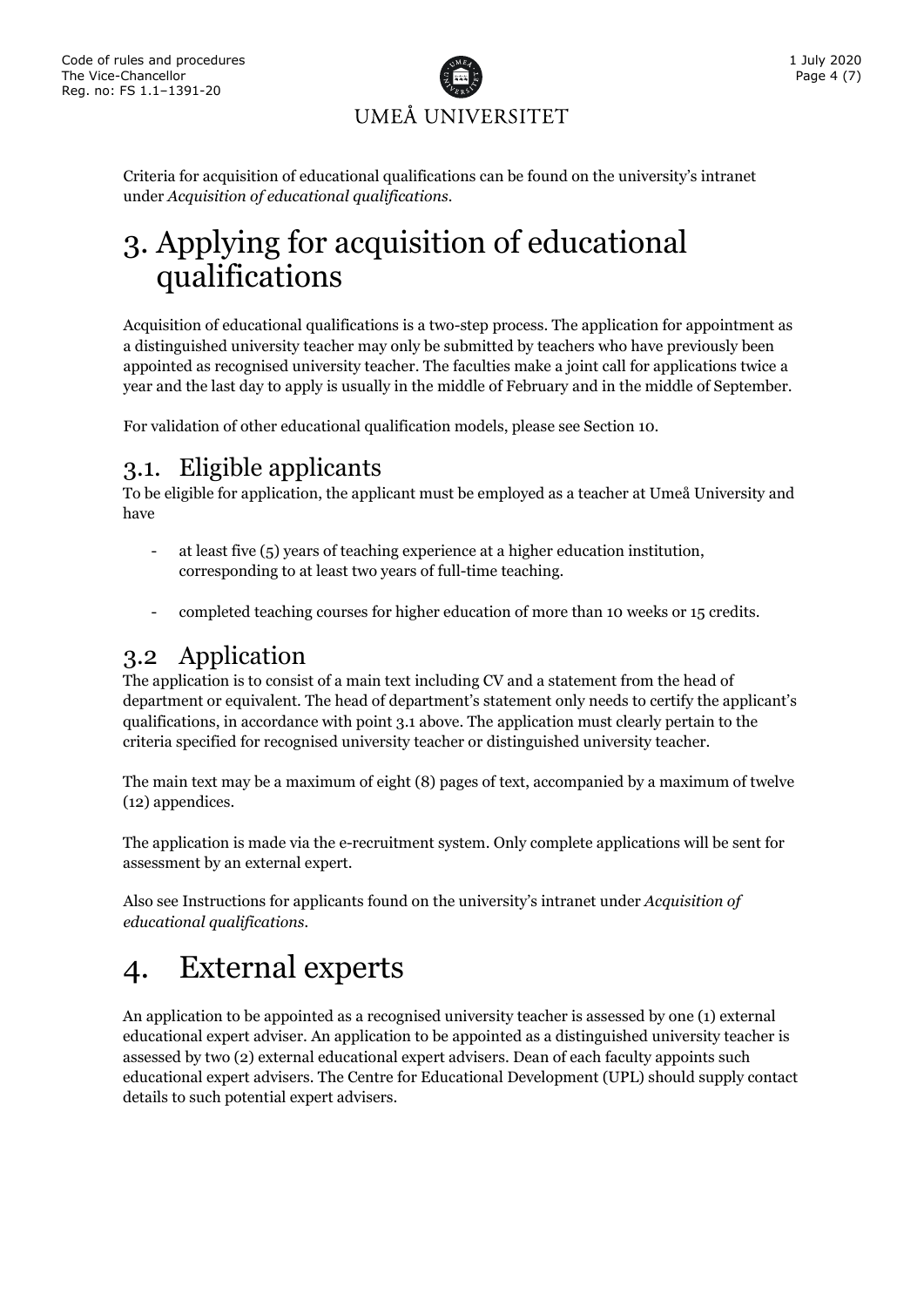

Expert advisers assess applicants' educational expertise in accordance with set criteria.

Expert advisers are also appointed to validate foreign appointments. Two external expert advisers will assess how well the foreign model of educational qualifications fulfil the criteria stated for recognised university teacher and distinguished university teacher at Umeå University, see Section 10.

### <span id="page-4-0"></span>5. The Pedagogical Qualification Board

The Pedagogical Qualification Board has a coordinating function, which includes ensuring that the different faculties make equivalent assessments of educational expertise. The responsibility for designing and adopting criteria for educational expertise rests with the Pedagogical Qualification Board. Based on the expert advisers' assessments, the Board will provide a recommendation as basis for faculties' decisions, see Section 6. If the expert advisers do not deliver concordant assessments of applications for distinguished university teacher, the application will be processed in the Pedagogical Qualification Board. The Board's processing will focus on to what extent the assessments constitute adequate basis for decision. In certain cases, an application can be submitted to a third expert adviser for review. After processing, the Board will submit its recommendation to the faculties.

The chair of the Pedagogical Qualification Board is appointed by the Vice-Chancellor and is normally a member of the University Management. The Board also consists of two representatives from each faculty, appointed by their respective deans, and one representative each from the three students' unions. The Board co-opts an expert in educational matters from the Centre for Educational Development, as well as an already appointed distinguished university teacher selected by the chair. If required, an expert adviser on employer issues can be co-opted from the Human Resources Office.

The Centre for Educational Development also provides a secretary and supports the Board in administrative issues.

The term of office is four years and the Board convenes at least once per semester.

#### <span id="page-4-1"></span>6. Processing at faculty level

The faculty is responsible for providing information on the qualification model, and for processing and administrating incoming applications.

Below follows a description of the procedures for the faculty's processing of applications:

- The application is sent to the faculty via Umeå University's e-recruitment system. The applicant is responsible for making sure that the documents are complete and that they comply with what is stated under point 3.2 above.
- The faculty registers and reports the matter to the Pedagogical Qualification Board.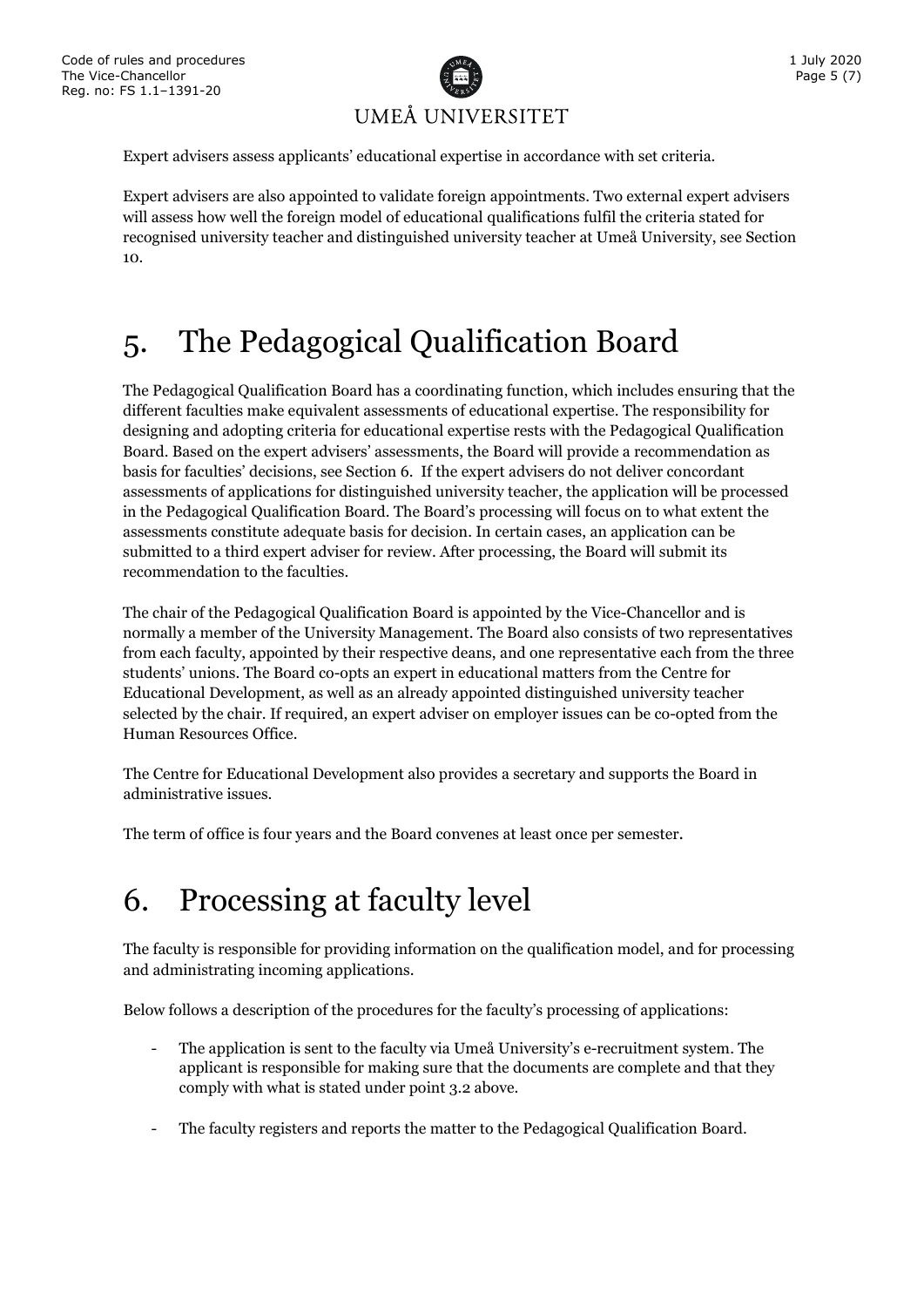

- Dean appoints one or more external experts.
- The faculty sends the application and assessment guidelines to the external experts.
- The faculty ensures that the external experts' statements are received within the required time period. External expert statements that are deemed insufficient as a basis for an appointment proposal can be sent back to the expert(s) for clarification.
- The faculty prepares incoming documents. After presentation to the Pedagogical Qualification Board, the chair decides on the recommendation the Board will issue to the faculty concerning the appointment of recognised and distinguished university teachers.
- The dean makes a decision based on the Board's recommendation. Before a decision is made by the dean, an applicant whose application is about to be rejected, must be given an opportunity from the faculty to withdraw their application. The decision cannot be appealed. The decision is registered at the faculty.
- The faculty dispatches the decision on appointment or rejection.
- The Centre for Educational Development coordinates information and communication of the decision made in dialogue with the affected faculties.
- The faculties ensure that certificates of the acquisition of educational qualifications are awarded the appointed teachers.
- The faculty is to process the salary adjustment in the administrative system Primula.
- The coordinator of the Board is responsible for coordinating an update of information on the intranet.

# <span id="page-5-0"></span>7. Gender equality

Appointments as well as distribution of expert advisers is to be continuously followed up from a gender equality perspective. An equal gender distribution must be strived for in the composition of the Board.

#### <span id="page-5-1"></span>8. Financial matters

Teachers who are appointed as recognised or distinguished university teachers receive a salary increase applicable as of the month following their appointment. The size of the salary increase is set every fourth year by the Vice-Chancellor.

A fee is paid to expert advisers. This fee is the same for all faculties and is set by the Pedagogical Qualification Board. The fee to expert advisers is paid by each respective faculty.